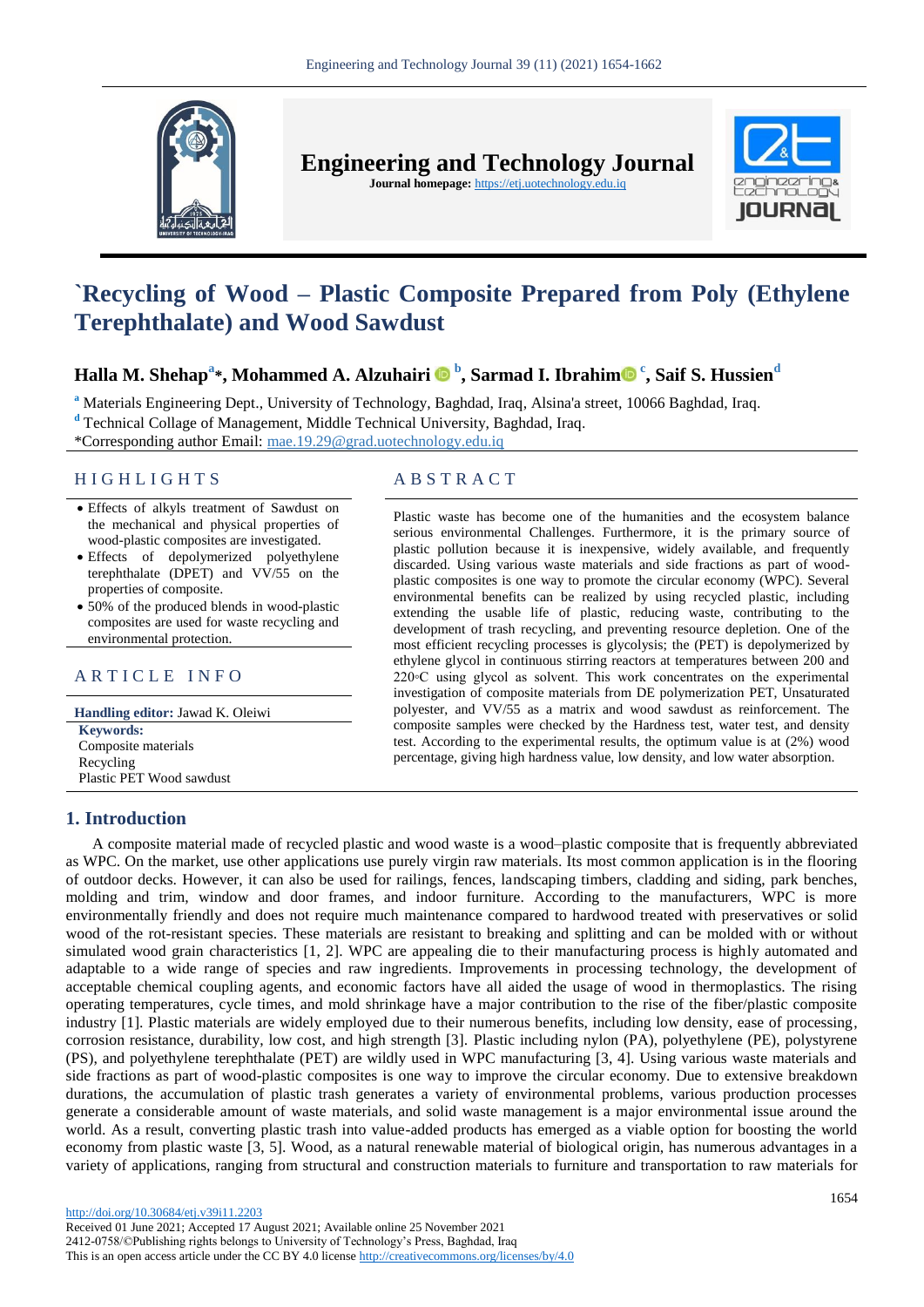energy production, due to its unique microscopic structure, abundance, relative ease of work, and good visual effect [6]. Only a few of the advantages of wood-sawdust over other typical wood composite materials include better insulating qualities, resistance to water absorption, fire performance, and strength properties. Wood-sawdust can save money on materials, repurpose wood waste, and provide equal thermal performance and strength. Building using wood-sawdust with structural support is possible, and it is especially advantageous in poorer nations due to its inexpensive cost [4]. Hemicelluloses, starches, sugars, phenols, and hydroxylase carboxylic acids are among the compounds in wood that might dissolve and alter lime crystallization. The hydrophilic property of the cellulose structure of the fiber is linked to the major difficulties of wood composites. Using an alkali solution, partially remove sawdust components such as cellulose, hemicellulose, lignin (the major components that contribute to the strength, flexural, and impact qualities of composites), pectin, waxes, and water-soluble compounds. The explanation for matrix cohesiveness with treated sawdust is that as lignin is removed, the middle lamella connecting the final cells becomes more flexible and uniform as micro-voids are gradually eliminated[4,7]. According to the researchers, the hydrogen bonding in the network structure is disturbed after alkaline treatment, enhancing surface roughness. The procedure depolymerizes cellulose and exposes the short-length crystallites by removing a layer of lignin wax and oils from the fiber cell wall's exterior surface. The bonding between sawdust and hydrophobic matrix has a direct impact on the mechanical properties of composite materials, while studies have demonstrated that removing hemicelluloses results in a less dense and rigid inter-fibrillary area [8, 9]. This project aims to create a wood-plastic composite (WPC) material from depolymerized polyethylene terephthalate (DPET), unsaturated polyester (UPS) as the matrix, as well as wood sawdust as reinforcement for use in construction application, partition board.

## **2. Experimental work**

The experimental work consists of three sections:

**Table 1:** Properties of DPET [14]

- 1)The first section is the prepared PET powder from bottled water waste
- 2)The second section is prepared Wood -Sawdust (grinding, sieved to a size of  $(54 \mu m-36 \mu m)$ , alkali treatment).
- 3)The third section is the prepared composite material by incorporating DPET powder with VV/55, UPS as a matrix, and wood- sawdust as reinforcement. Four different percentages of (1, 2, 3, 5 %) per weight of wood are used.

#### **2.1 PET powder Preparation**

Polyethylene terephthalate (PET) Waste from water bottles was gathered from trash bins in Baghdad, Iraq. A lab grinder and an industrial mill were used to granulate the bottles gathered. DPET is produced by the DE polymerization reaction, which can be broken down the pet into monomers, oligomers, and other chemical components by chemical recycling process; Glycolysis reaction with glycol in the presence of Tran's esterification catalysts (Nano MgO) is used to accomplish this. After that, the DPET polymer powder is washed with distilled water for an hour and then nominated using nomination paper and left to dry [10-13]. Table1 shows the properties of DPET [14] and Table 2 shows the properties of Nano MgO and ethylene.

| <b>Properties</b> | <b>Results</b>                 |  |
|-------------------|--------------------------------|--|
| Density           | 1.38 g/cm <sup>3</sup> (20 °C) |  |
| Melting point     | 260 °C                         |  |
| Molar weight      | 192.2 $g/mol$                  |  |

**Table 2:** Main properties of ethylene and magnesium oxide

| Materials.              | Origin                                 | Purit% | Grain size      | Total projected area (rel.) | Specific surface area(SSA) $(m^2/g)$ |
|-------------------------|----------------------------------------|--------|-----------------|-----------------------------|--------------------------------------|
|                         |                                        |        |                 |                             |                                      |
| Ethylene Glycol<br>(EG) | Ethylene Glycol (EG)                   | 99.99% | $-$             | $- -$                       | --                                   |
| Nano MgO                | Sky Spring<br>Nanomaterial's,<br>(USA) | 99%    | $60 \text{ nm}$ | 14.65%                      | 50                                   |

The unsaturated polyester resin which is a thermoset polymer (produced by Saudi industries resin limited, Jeddah, Saudi Arabia) used with DPET as a matrix. The hardener A Methyl Ethyl Ketone Peroxide hardener is used to transform it from a liquid to a solid-state. Ravels VV/55 As a binder, it's an anionic aqueous dispersion of vinyl acetate copolymer with a versa tic ester with shallow residual content. VISICRYL828 is an aqueous APEO& FORMALDEHYDE FREE Acidic cross-linked acrylic thickener for water-based paint, textile flocking, and printing and printing ink production applications. Until neutralized with alkali to pH 8, it will convert into a very viscosity gel-like material. Application of VV/55 used Indoor and outdoor waterbased stain and glossy paints, textured coatings, primers. Ravels VV/55 is distinguished by an optimal blend of several aspects affecting product performance in the construction sector: the power of binding, rheological behavior, film sensitivity of the water, compatibility with a variety of fillers, pigments, and additives, resistance to atmospheric agents. Ravels 55/VV-based exterior water-based paints have low water absorption and good vapor permeability. Table 3 shows the main properties of Ravels 55/VV.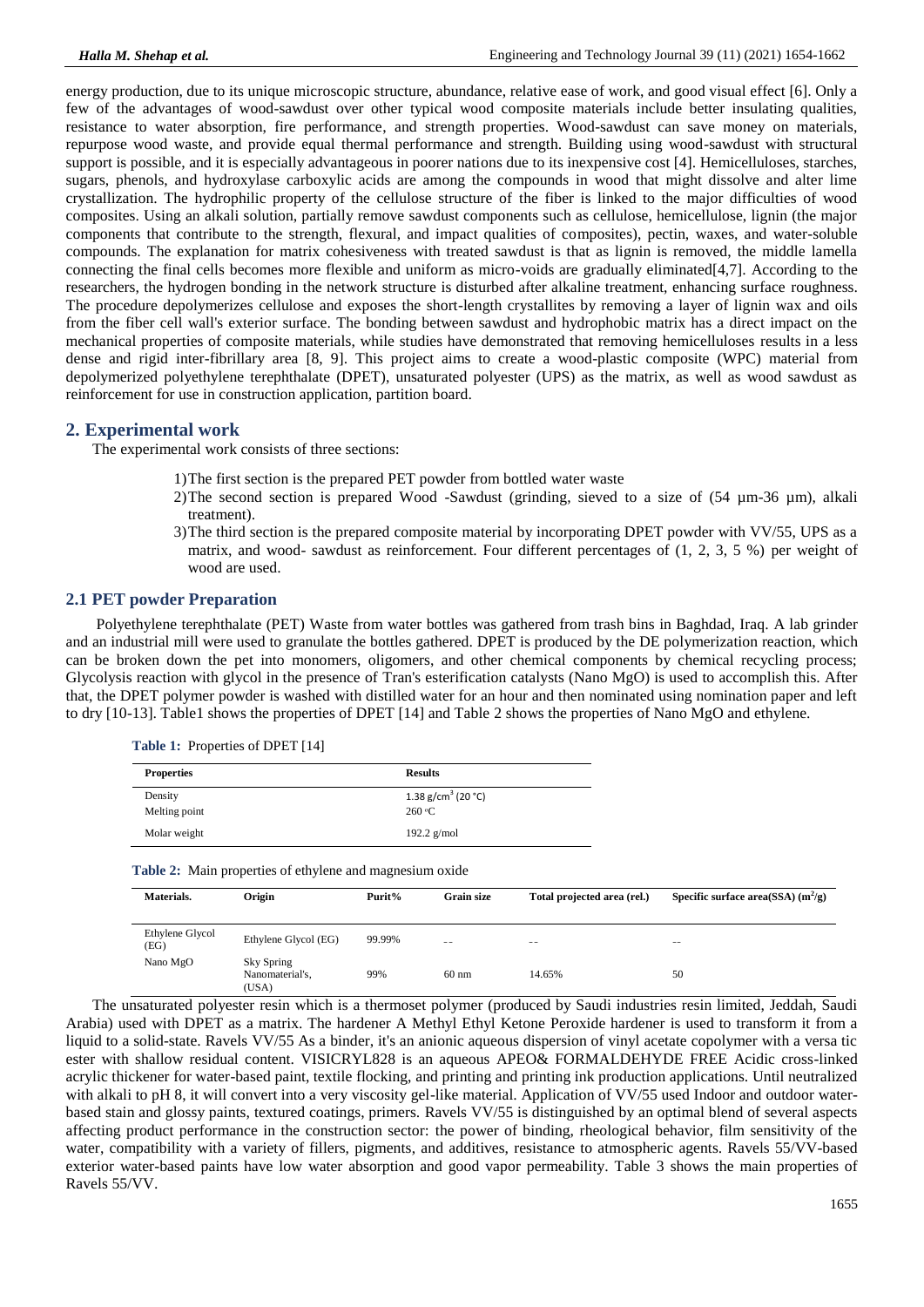| Supply specifications.         | Unit               | Value               |
|--------------------------------|--------------------|---------------------|
| Solid content                  | $\%$               | $55+1$              |
| <b>Brookfield viscosity</b>    | Mpa.s              | $9000+2000$         |
| <b>PH</b>                      |                    | $4.5 + 0.5$         |
| Prevailing particle size range | um                 | $0.2 - 2.0$         |
| Dispersing system              |                    | Anionic – non-ionic |
| Density at 23C <sup>0</sup>    | Kg/dm <sub>3</sub> | 1.1                 |

**Table 3:** The main properties of Ravels 55/VV

#### **2.2 Wood –Sawdust preparation**

Wood sawdust White Cham with density  $(0.21 \text{ gm/cm}^3)$ , type (LE), (originally from Iraq) obtained from local wood carpentry workshop was used in this work. A batch of sawdust was sieved using a sieves shaker (FRITSCH –Germany to a size of (54 µm-36 µm), located in the laboratories of the Materials Engineering Department in University of Technology. Distilled water was used to wash the sawdust with a ratio  $(5 \text{ gm} / 5 \text{ l})$  for half an hour at the heat of the cooker. After washing completion, the solution was filtered, and the fibers were dried under the effect of sun rays for 72 hours, and then dried in an oven at 80 ºC for 3 hours. Figure 1 shows sawdust used in this research.



**Figure 1:** (a): wood sawdust from the workshop (b): wood sawdust after grinding and washing and (c): wood sawdust after alkali treatment at room temperature

The natural powder (wood sawdust) was soaked in an alkali solution consisting of  $6\%$  (w/v) of (NaOH) in distilled water, at room temperature (25 <sup>ᵒ</sup>Ϲ), Sawdust powder was soaked in sodium hydroxide solution at different concentrations room temperature for 3 hours [15]. For instance, to make a 6% NaOH solution, a 60 g NaOH pellet was dissolved in 1 liter of distilled water. After that, the treated powder was rinsed multiple times with distilled water to eliminate any leftover (NaOH) on the surface until it reached a neutral pH of 7. Subsequently, the powder was allowed to dry at room temperature for three days before being placed in a furnace at 30 °C to ensure thorough drying.

#### **2.3 Preparation of composites specimens**

The amount of reinforced material (sawdust) is weighed using an electronic balance with an accuracy of (0.0001) digits according to the required selection ratio of the weight parts of the reinforcing material, based on the total weight of the matrix material required to fill the mold cavities. The matrix in this research consists of three materials (DPET, VV/55, and UPS), at room temperature, homogenous and continuous mixing of liquid UPS resins with DPET is required. After that, added VV/55. As a result, it must ensure that the mixture is homogeneous. Depending on the compatibility between matrix materials and several mixing ratios, the perfect matrix ratio is [50% DPET+20% VV/55, UPS is Balance]. The wood sawdust powder was then added to the mixture, and the Sawdust was progressively mixed in to create composite materials, the composite was poured into the mold and opened after two weeks at room temperature to solidify it, this process is important to reveal the complete chemical reaction between materials. The Composite samples were ripped off from the silicone Mold cavities with the very smooth upper and lower surface. Table 4 shows the concentration of the reinforcement materials for all specimens of these composite.

**Table 4:** DPET composite specimens and the reinforcement composite specimens that preparations in this research

| <b>Composite number</b> | UPS% | Sawdust%(treated/untreated) |  |
|-------------------------|------|-----------------------------|--|
|                         | 29   |                             |  |
|                         | 28   |                             |  |
|                         | 27   |                             |  |
|                         | 25   |                             |  |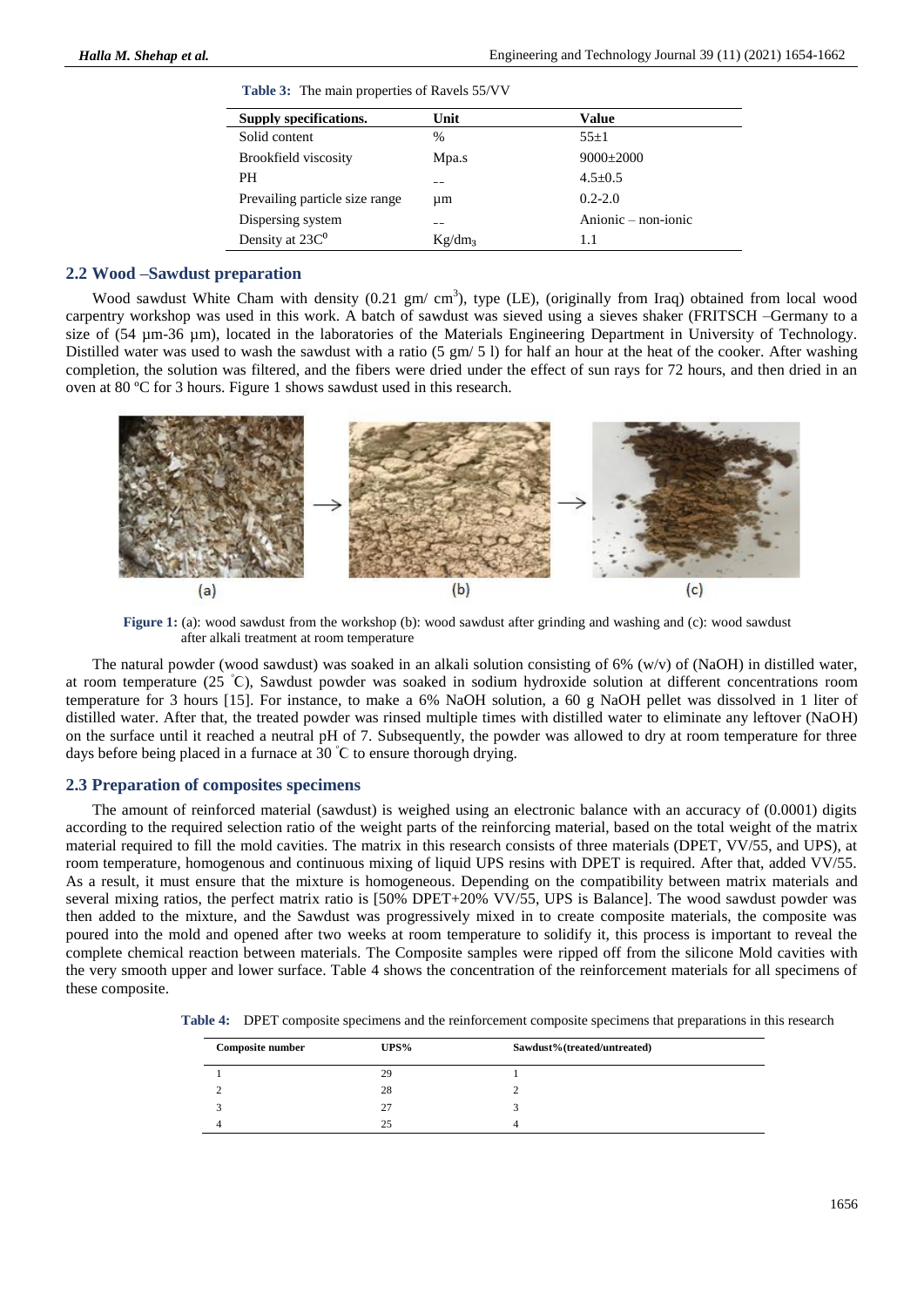# **3. Characterization**

# **3.1 Mechanical and Physical Test**

The effects of the WPC industrial scrap mix ratios and the number of recycling passes on the DPET/wood flour WPC were evaluated using the mechanical tests below:

# **3.2 Tensile test**

Tensile samples and tests are carried out according to the standard specification of ASTM D-638 by using the global tensile device type (LARYEE) [16]. Figure 2 illustrates the sample for the tensile test which is standard and a sample of the composite.



**Figure 2:** (a) the standard specimens (b) Experimental Tensile Test Specimen before Testing and after testing men for the tensile test

# **3.3 Hardness test**

Hardness is a property of a solid substance that describes its resistance to penetration, wear, and scratching on its surface. The hardness value can be used to estimate the WPC composite materials' strength, structure coherence. Temperature, intermolecular connections, a structure such as crosslinks in chains, volume fraction of particles reinforcing, and particle size all influence the hardness test [17]. The hardness test was carried out at room temperature using the Documenter 3120 type is (Shore D), manufactured in the USA. Hardness test apparatus in accordance with (ASTM D2240), the applied load was nearly equal to the 50 N. The depressing time of measuring was nearly equal to the (5sec). All the specimens which had dimensions 10mm thickness and 10 mm diameter were tested 5b times at different positions at the same time and the average values were taken [18]. Figure 3 illustrates the standard specimen for hardness, experimental test specimen during testing hardness device type (Shore-D).



**Figure 3:** (a) Schematic for Standard Hardness Test Specimen and (b) Experimental Test Specimen inside Hardness Test Device

# **3.4 Water absorption test**

The material is subjected to deterioration, internal tensions, and dimension instability as a result of water absorption. This results in the production of cracks and fractures in the partition board application [19]. The water absorption test was carried out in accordance with the manufacturer's instructions (ASTM D 1037-99). The dimensions of specimens are 5mm width, 10mm length, and 5mm thickness. These specimens were immersed in distilled water at room temperature for a specified duration in this test. The specimens were taken out of the water at each testing period, wiped using tissue paper to remove surface water, and weighed using a (Precision balance) produced by (Redwing), type (PS 360/C/1). After entire immersion in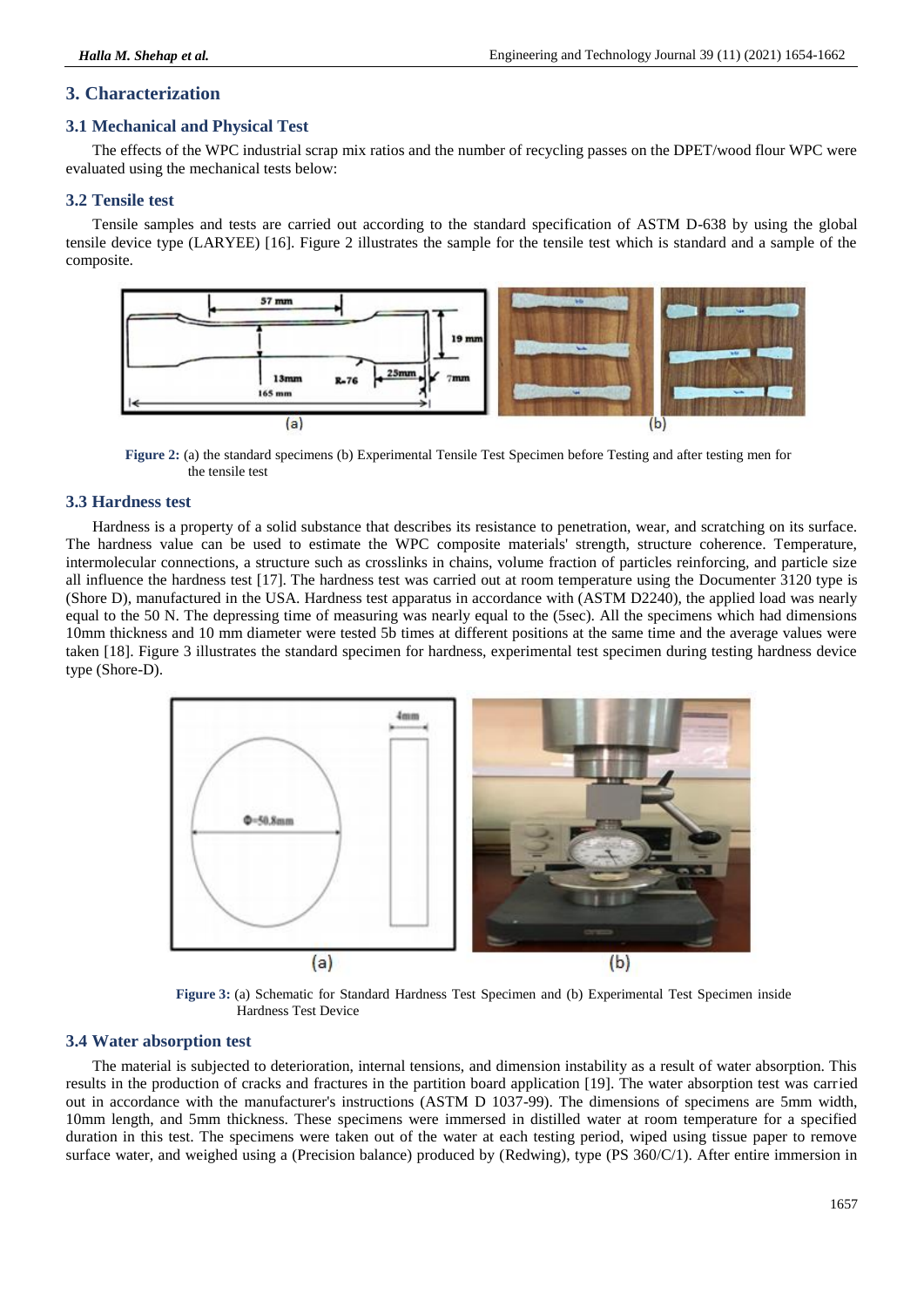demineralized water at a temperature of 20  $\textdegree$ C ( $\pm$ 5), the water absorption of the composite was determined by differential weighing of the specimens for each time interval (at Days 1, 24 h).to the Eq.1 [19]:

Water absorption% = 
$$
(Wt-Wo)/(Wo)*100
$$
 (1)

Where  $W_t$ : is the specimen weight after a given immersion in water, and  $W_0$ : is an oven-dry mass of the specimen weight after constant mass was reached (weight change <0.1% after 24 h). Figure 4 illustrates the standard and experimental specimens for this test.



**Figure 4:** (a) Schematic for Standard Water Absorption Test Specimen and (b) Experimental Water Absorption Test during Testing

#### **3.5 Density test**

The density of the composite specimen gives an indication of the lighter WPC composite in this study. In accordance with ASTM D 792, the composite sample was prepared in this test and the weights were measured according to the Archimedes method by using three digits balances (PS360/C/1) device as shown in Figure 5. To calculate the density of composite material in this study the test specimens were weighted in air and weighted during immersed in distilled water at room temperature. The specimen volume should not be less than  $(1cm<sup>3</sup>)$  and the edges, as well as surfaces, must be free from any (oil, grease, and other foreign matter) and smooth [20].



**Figure 5:** Density device

The density of water was assumed to be 1  $g/cm<sup>3</sup>$  in order to calculate the density of the specimens according to the following formulas Eq. 2:

$$
D = PL \frac{w_1}{w_1 - w_2} \tag{2}
$$

Where PL: Density of the liquid used. W1: Specimen weight before immersion. W2: Soaked immersed specimen weight.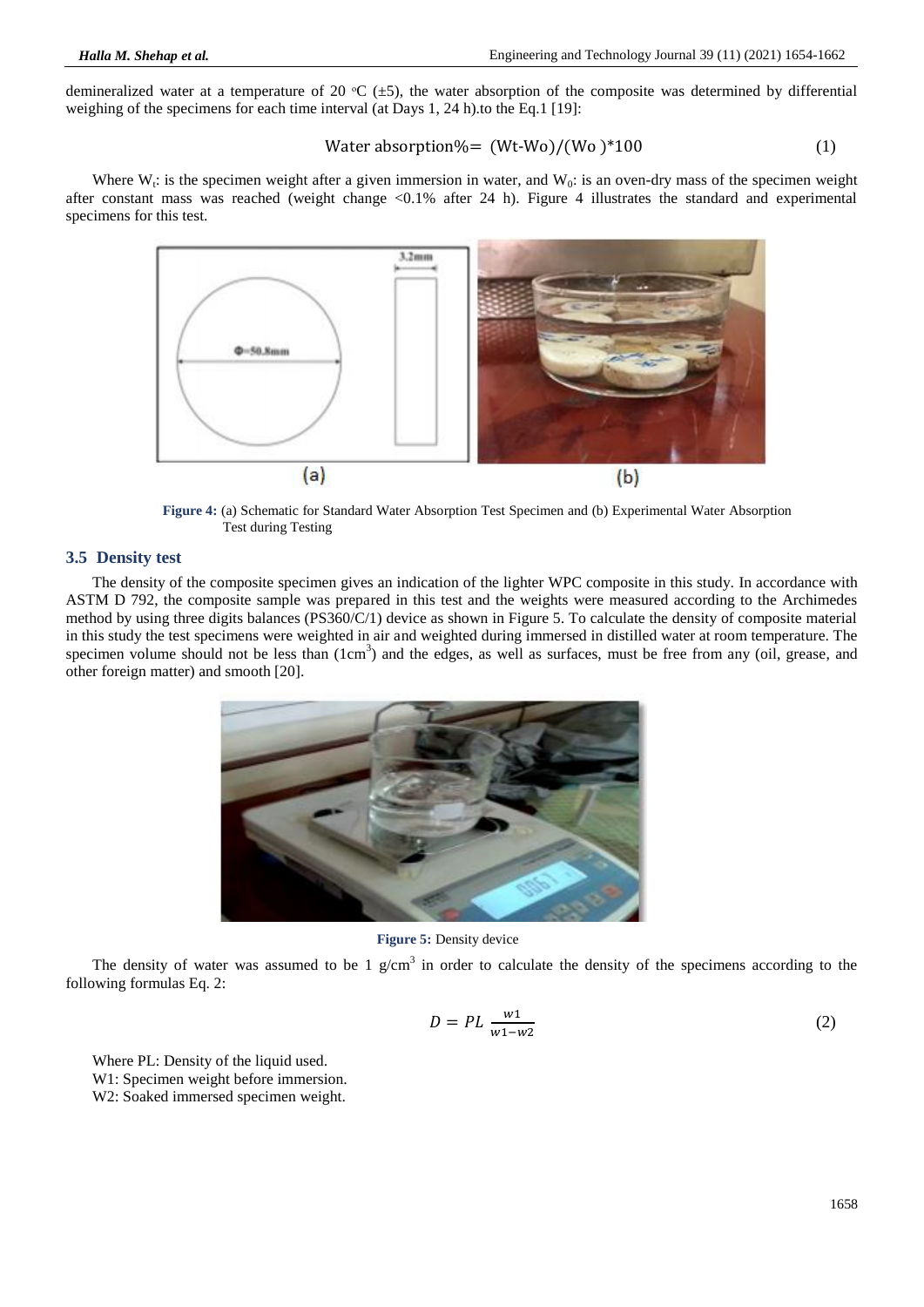# **4. Results and discussion**

# **4.1 Tensil test result**

The tensile strength of composite specimens reinforced with alkali-treated sawdust with 6% (W/V) is presented in Figure 6 has the highest failure strength than untreated ones and samples without sawdust (matrix). This due to the alkali treatment with 6% NaOH improved the mechanical properties of composites, due to better interfacial adhesion between the sawdust and the matrix occurs, imparting improvement in the mechanical properties of the composites. Cellulose is responsible principally for the strength of sawdust because of its specific properties such as high degree of polymerization, as well as interfacial bonding between the filler and the matrix has significantly improved upon alkali treatment, leading to increase the stress transfer efficiency from the matrix to filler. From Figure 6 the tensile strength decreased gradually with the increase in sawdust percentage, where the highest value was obtained when (2%). On the other hand, the increase of filler content also produced more filler ends. This means that there is considerable stress concentration points taking place by agglomeration of the filler particles and de-wetting of the polymer at interphase aggravates the situation by creating stress concentration points, the poor interfacial bonding causes partially separated micro spaces between sawdust and polymer matrix.



**Figure 6:** Tensile strength of composite samples with untreated/treated sawdust

## **4.2 The hardness results**

The results have been shown in Figure 7, the hardness of the composite with (/treated/untreated sawdust) increase with sawdust increase, at the optimum percentage of sawdust (treated/untreated) is (2%). The increase due to alkali treatment of wood sawdust, the presence of (OH) from (NaOH) moved to sawdust and work as a functional group cause a good bond between matrix and sawdust, good adhesion between them reflected the hardness result. The explanation for matrix cohesiveness with treated sawdust is that as lignin is removed, the middle lamella connecting the final cells becomes more flexible and uniform as micro-voids tare gradually eliminated.



**Figure 7:** The hardness test of treated /Untreated Sawdust additive of composites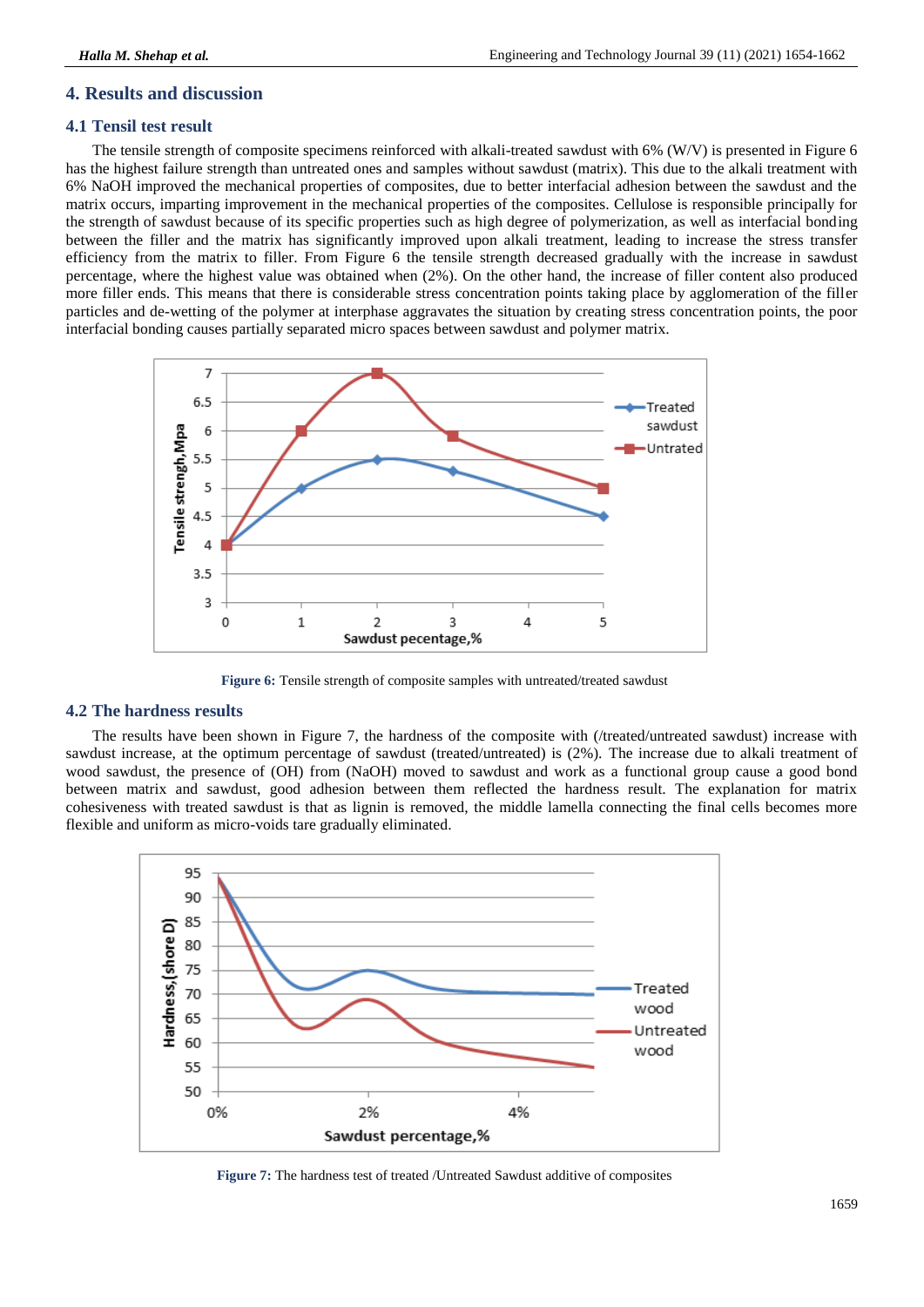# **4.3 The water absorption result**

The water absorption values of composite materials with (treated/untreated sawdust) for all samples that were fabricated in the current work are illustrated in Figure 8. It can be observed from the figure that the water absorption increases with an increase in the weight percentage of sawdust (treated& untreated). This is due to the affinity of the sawdust towards the moisture, and also may be due to the high moisture absorption level of natural fibers in the polymer matrix that result from polar hydroxide groups in the sawdust. In general, specimens with untreated sawdust have a higher rate of water absorption than specimens with treated sawdust. This could be attributed to the presence of increasing amount of (-OH) group as a result of higher sawdust content [21].



**Figure 8:** Water Absorption (%) of Composite Specimens with Treated/untreated sawdust

## **4.4 The density results**

The measurement of density for composite is an essential indicator to know the lighter composite materials [22].

The relationship between the weight percentage of sawdust powder and the density of the specimens is illustrated in Figure 9. It can be seen that the density values for the composite specimens are decreased with increasing the weight percentage of sawdust powder (treated /untreated). The density of the specimens with treated sawdust gives lower values than untreated, decreased with raising the weight fraction of sawdust powder, because of the alkali treatment of sawdust. This is mainly due to the inclusion of long sawdust powder into the composites decreasing the packing, which leads to the disruption of powder distribution and resulting in high void spaces. Apparently, greater void contents yield low density composite. Therefore, the composite become less dense with increased sawdust percentage [23].



**Figure 9:** The density (%) of composite specimens with treated/untreated sawdust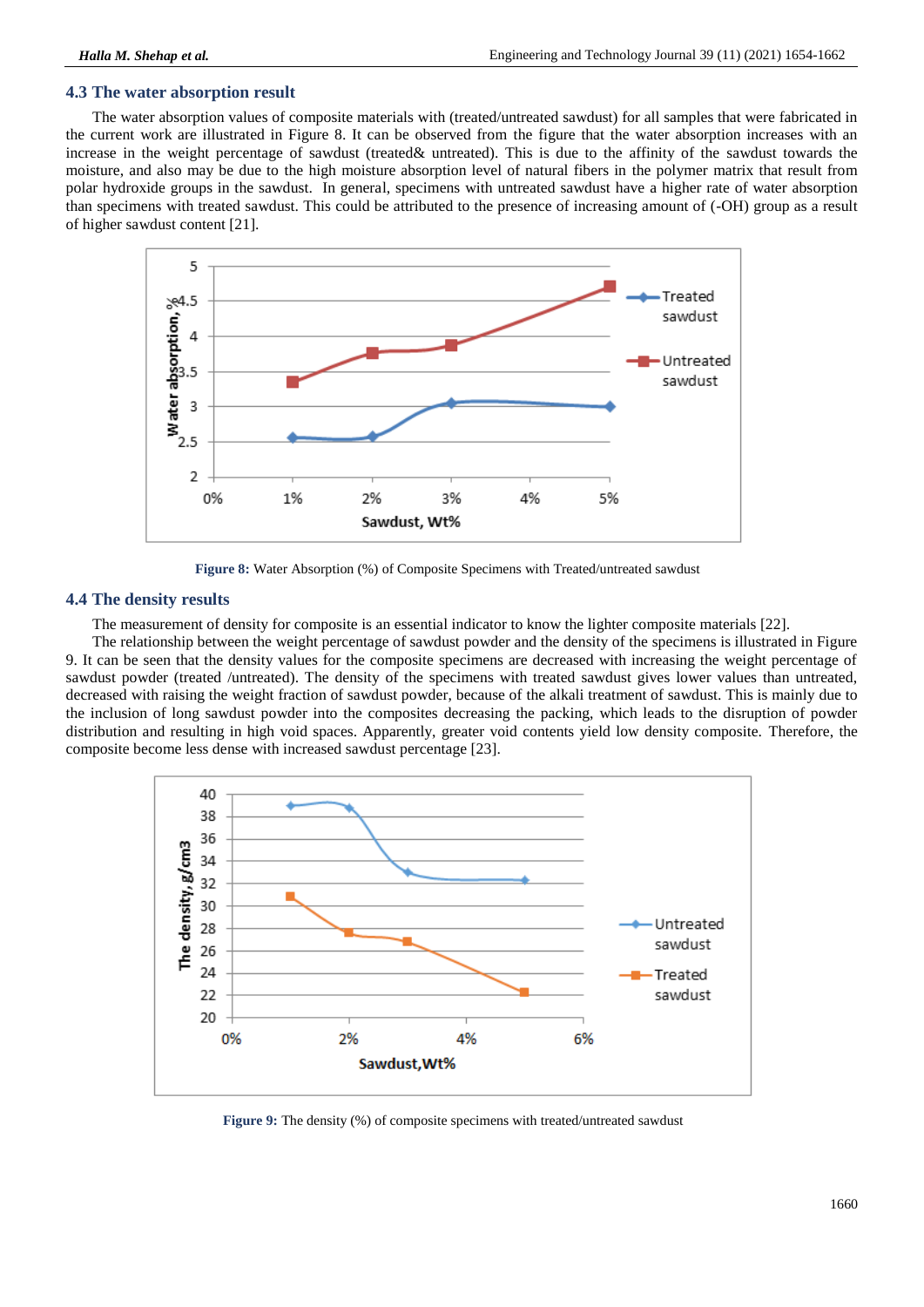#### **5. Conclusions**

1) The lowest water absorption and lowest density of composite was obtained when the sawdust was treated; making it suitable in waterproofing materials construction application.

2) Using the DPET in fabricated blends and composite materials considering reuse and recycling of plastic waste, contributes to protecting the environment.

3) The fabricated composite used in construction applications such as partition boards because of high tensile properties.

#### **Acknowledgment**

The authors wish to thank the University of Technology – Materials engineering department for facilitating this work**.**

#### **Author contribution**

All authors contributed equally to this work.

#### **Funding**

This research received no specific grant from any funding agency in the public, commercial, or not-for-profit sectors.

#### **Data availability statement**

The data that support the findings of this study are available on request from the corresponding author.

#### **Conflicts of interest**

The authors declare that there is no conflict of interest.

#### **References**

- **[1]** S. K. Najafi, Use of recycled plastics in wood plastic composites A review, Waste Manag*.*, 33(2013), 1898–1905, doi: 10.1016/j.wasman.(2013).05.017.
- **[2]** C.S. Javier, Optimization of the tensile and flexural strength of a wood-pet composite, Inga. Investing. Techno. 16 (2015) 105–112, doi: 10.1016/s1405-7743(15)72111-6.
- **[3]** K. Bakir, D. Aydemir, and T. Bardak, Dimensional stability and deformation analysis under mechanical loading of recycled PET-wood laminated composites with digital image correlation, J. Clean. Prod., 280 (2021) 124472, doi: 10.1016/j.jclepro.(2020).124472.
- **[4]** Kristen M. Hess, A computational approach to design moisture-resistant wood polymer composites, Elsevier, Materials Today Communication, 25 (2020) 101594.
- **[5]** A. Keskisaari, The use of waste materials in wood-plastic composites and their impact on the profitability of the product, Elsevier, Resources, Conservation & Recycling, 134 (2018) 257-261.
- **[6]** C. Lazrak, B. Kabouchi, M. Hammi, A. Famiri, M. Ziani, Structural study of maritime pine wood and recycled highdensity polyethylene (HDPEr) plastic composite using Infrared-ATR spectroscopy, X-ray diffraction, SEM and contact angle measurements, Case Stud. Constr. Mater., 10 (2019) 00227, [https://doi.org/10.1016/j.cscm\(.2019\).e00227.](https://doi.org/10.1016/j.cscm(.2019).e00227)
- **[7]** A. E. Patrick, F. [MiZi,](https://www.cabdirect.org/cabdirect/search/?q=au%3a%22Fan+MiZi%22) Development of wood-crete from treated sawdust, Elsevier, Construction and Building Materials, 52 (2014) 353-360.
- **[8]** [K. Bhaskar,](https://www.semanticscholar.org/author/K.-Bhaskar/89249235) [D. Jayabalakrishnan,](https://www.semanticscholar.org/author/D.-Jayabalakrishnan/97525714) [M. Kumar,](https://www.semanticscholar.org/author/M.-Kumar/144247408) [S. Sendilvelan,](https://www.semanticscholar.org/author/S.-Sendilvelan/71588221) [M. Prabhahar,](https://www.semanticscholar.org/author/M.-Prabhahar/31105735) Analysis on mechanical properties of wood plastic composite, Mater. Today Proc*.*, 45(2021) 5886–5891,doi: 10.1016/j.matpr.(2020).08.570.
- **[9]** M. A. Alzuhairi, Bubble column and CFD simulation for chemical recycling of polyethylene terephthalate, AIP Conference Proceedings, Issue 1, 1968 (2018).
- **[10]** A.J. Al-Taie, A. Al-Obaidi, M. Alzuhairi, Utilization of depolymerized recycled polyethylene terephthalate in improving poorly graded soil, Transportation Infrastructure Geotechnology, 7 (2020) 24-30.
- **[11]** A. A. Hussein, M. Alzuhairi, and N. H. Aljanabi, Degradation and de polymerization of plastic waste by local bacterial isolates and bubble column reactor, AIP Conference Proceedings, Issue 1, 1968 (2018).
- **[12]** M. Alzuhairi, A. Al-Ghaban, and S. Almutalabi, Chemical recycling of polyethylene terephthalate (waste water bottles) for improving the properties of asphalt mixture, MATEC Web of conferences, Issue 1, 162 (2018).
- **[13]** A. A. Hussein, M.Alzuhairi and M. T. Abeas, Depolymerization of polyethylene terephthalate using Nano fluid catalyst, Indian Journal of Ecology, 48(2021) 87-89.